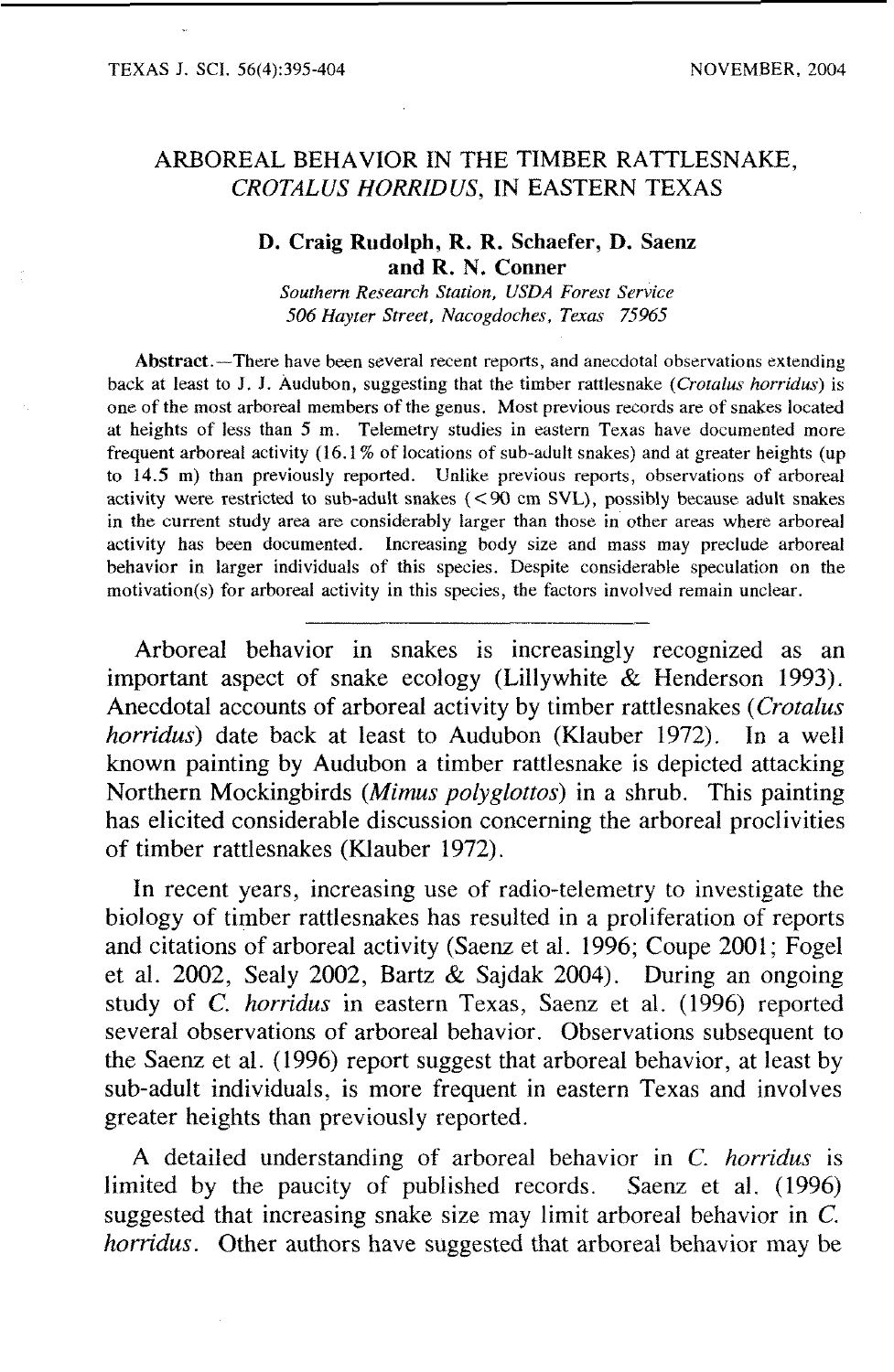related to basking. avoiding flood waters. ecdysis and foraging (Klauber 1972; Coupe 2001; Fogel et al. 2002, Sajdak & Bartz 2004), and that females may exhibit more frequent arboreal activity than males (Coupe 2001). Additional observations reported here will help to clarify aspects of the arboreal behavior of *C.* horridus.

## STUDY AREA **AND** METHODS

The study area was on and adjacent to the floodplain of the Angelina River in Nacogdoches Co., Texas. Specific study sites were the Stephen F. Austin Experimental Forest located 12 km SW of Nacogdoches (31°  $30'N$ ,  $94° 47'W$ , and the Loco Bayou Hunt Club located 15 km WSW of Nacogdoches (31° 31'N, 94° 50'W). Habitat at both sites consisted of bottomland hardwood forest dominated by oaks (Quercus sp.), sweetgum (Liquidamber styraciflua) and hickories (Carya sp.); and adjacent upland forest dominated by loblolly and shortleaf pines (Pinus taeda and  $\hat{P}$ , echinata), oaks (*Quercus* sp.) and a diverse array of other species. Portions of the bottomland habitats were subject to winter and spring flooding in most years.

Crotalus horridus were captured as encountered during the course of the study, transported to the laboratory, and implanted with SI-2T transmitters (Holohil Systems Ltd.). Transmitters were implanted subcutaneously following the general procedures of Reinert & Cundall (1982) and Weatherhead & Anderka (1984). Snakes were retained in the laboratory, with access to a heating pad, for approximately 7 d following surgery to facilitate healing. Transmitters were replaced at approximately 18 mo intervals.

Following release, snakes were relocated at irregular intervals, **GPS**  locations recorded, and a series of habitat measurements and other data recorded as required for ongoing studies. In instances where individuals were located in arboreal situations, snake height, plant species, diameter at breast height (dbh) of supporting tree, presence of vines and other pertinent observations were noted.

A series of climbing trials using C. horridus were conducted on selected trees. Lengths of muscadine grape (Vitis rotundifolia) vines 3-6 em in diameter were occasionally attached to tree trunks to simulate situations noted during climbing events. Observation of subsequent climbing behavior provided some indication of the arboreal abilities of C. horridus.

A series of feeding trials were also conducted using Brown-headed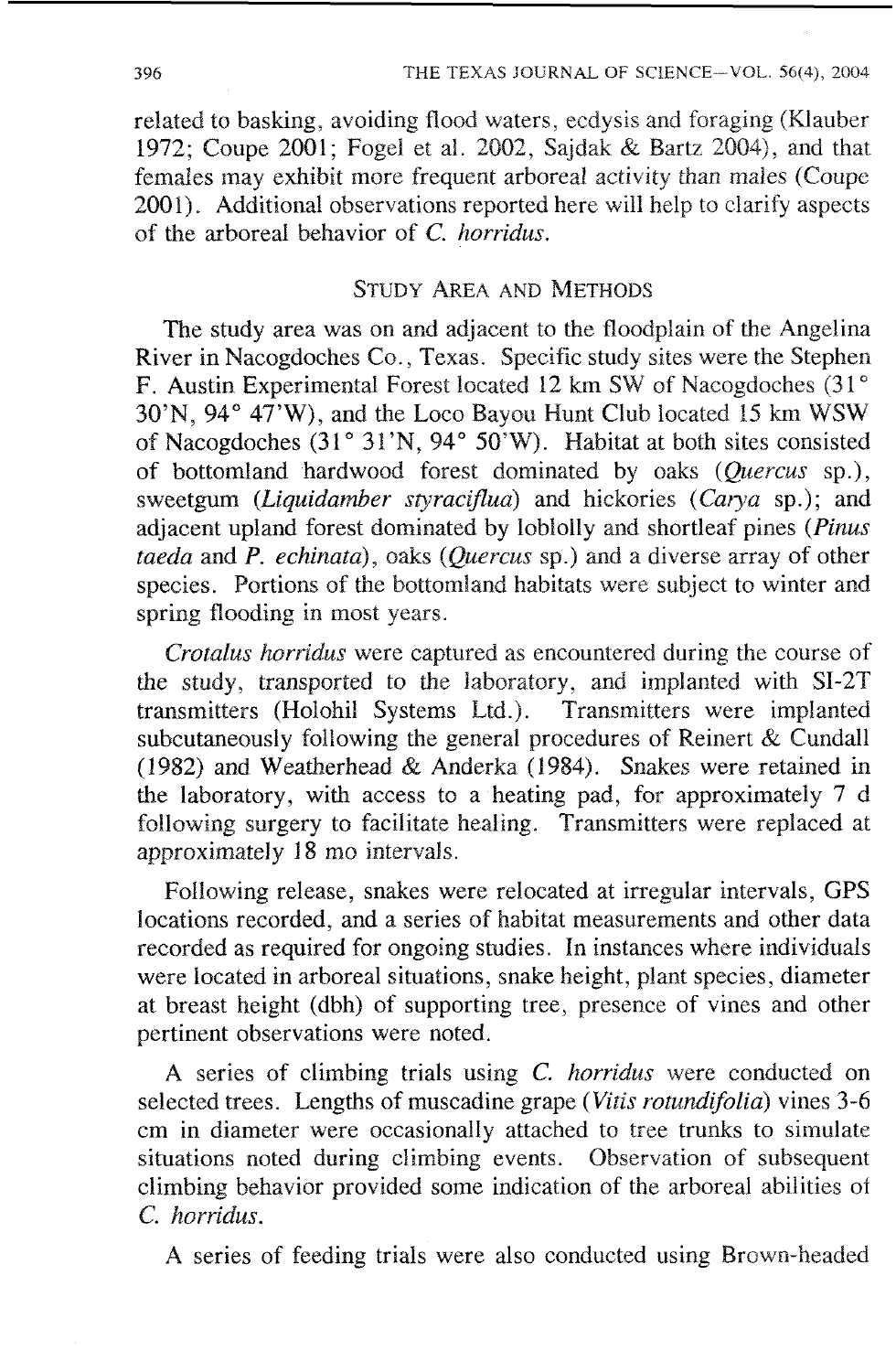Cowbirds (*Molothrus ater*). Cowbirds were captured in mist nets or box traps, placed in cages with individual C. horridus of various sizes, and the snakes' subsequent behavior recorded.

### **RESULTS**

Thirty four *C. horridus* (60-140 cm SVL) were radio-tracked between 1993 and 2000 yielding more than 500 relocations. During this period 12 sub-adult snakes < 90 cm SVL and with a mass < 510 g were relocated a total of 218 times. Eight of these 12 snakes were located in arboreal situations a total of 35 times (Table I). Each of the four snakes €90 cm SVL never found in an arboreal location were individuals represented by less than 10 relocation points. Snakes larger than 90 cm SVL, range 90-140 cm, were never observed in arboreal situations, with one exception. An adult male (136 cm SVL) was located in a shrub at heights ranging from 0.5 to 1.2 m on three occasions during a 15 day period. This individual had uncharacteristically occupied a hibernaculum in a bottomland hardwood site prone to flooding. In each arboreal observation the snake had been forced out of the hibernaculum and into the shrub by rising water. This observation is not included in the analyses that follow.

The 35 instances of arboreal behavior represent 16.1 % (35 of 218) of total observations of snakes  $\leq 90$  cm SVL and 17.9% (35 of 196) of observations of those individuals located in arboreal situations at least once. Arboreal behavior was observed in all months from March to October, the general activity period of *C.* horridus in eastern Texas. Of the minimum of 21 separate climbing events, females were involved in 11, males in 10. Contingency table comparison of arboreal relocations vs. total relocations for females (18 of 147, 12.2%) and males (17 of 71, 23.9%) showed a slight, but significant bias favoring males  $(x^2 =$ 3.88.  $P < 0.05$ ).

The heights at which C. *horridus* were located ranged from  $0.8$  -14.5 m with a mean of 5.9 m based on the 23 distinct arboreal locations represented. Individual snakes were relocated in the same tree  $(n = 9)$ , occasionally with minor movements  $(n = 2)$ , during subsequent relocations ranging from three to 24 days. There is no way of knowing whether these individuals returned to the ground between observations. Instances where snakes were relocated in the same arboreal location on subsequent days were typically those located at greater heights, however the irregularity of the relocation schedule makes detailed comparisons difficult. In all cases where visual evaluation was possible, snakes were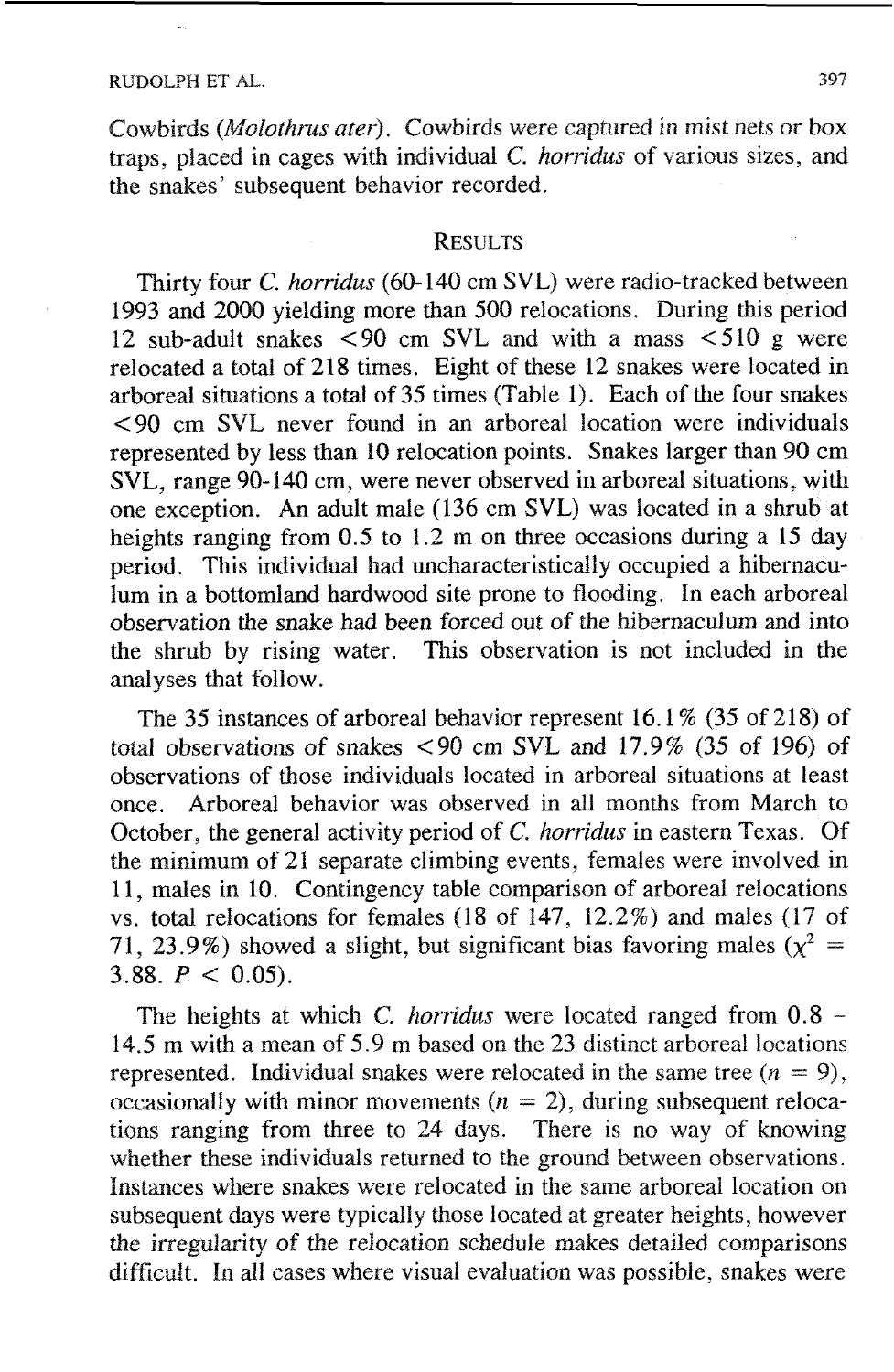| Snake        | Date                | SVL<br>(cm) | Mass<br>(g) | Tree Species            | <b>DBH</b><br>(cm)      | Snake Height<br>(m) |
|--------------|---------------------|-------------|-------------|-------------------------|-------------------------|---------------------|
| Female #1    | 10 Aug. 93          | 65.4        | 173.5       | Carpinus caroliniana    | 11                      | 3.5                 |
| Female #1    | 5 & 10 May 94       | 75.4        | 282.6       | Quercus phellos         | 40                      | 7.0 & 9.0           |
| Female #2    | 14 Sep. 95          | 87.5        | 498.8       | Carya sp.               | Small                   | 2.0                 |
| Female #3    | 7 Aug. 96           | 80.1        | 450.4       | Quercus laurifolia      | 42                      | 14.5                |
| Female #4    | 29 Sep. 95          | 78.2        | 430.3       | vines                   | $\leq$ 2                | 2.3                 |
| Female #4    | 17 Sep. 96          | 89.7        | 503.0       | Quercus lyrata          | 37                      | 8.1                 |
| Female #5    | 31 Mar. 99          | 80.9        | 257.0       | Ilex decidua            | 3                       | 1.0                 |
| Female $#51$ | 5-14 May 99         | 80.9        | 257.0       | Liquidambar styraciflua | 35                      | 6.5                 |
| Female #5    | 18 & 21 May 99      | 80.9        | 257.0       | Quercus nigra           | 14                      | 6.5                 |
| Female #5    | 24 May & 17 Jun. 99 | 80.9        | 257.0       | Quercus muehlenbergii   | 46                      | 7.0 & 9.0           |
| Female #5    | 23 & 29 June 99     | 80.9        | 257.0       | Unidentified, dead      | 9.5                     | 3.0                 |
| Male $#1$    | 2 & 5 Oct. 96       | 79.1        | 354.0       | Liquidambar styraciflua | 33                      | 4.5                 |
| Male $#1$    | 10 Oct. 96          | 79.1        | 354.0       | Quercus phellos         | 48                      | 4.5                 |
| Male $#1^2$  | 1 Mar.-8 Apr. 97    | 79.1        | 354.0       | Morus rubra             | 23                      | 4.5                 |
| Male $#2$    | 10 Jul. 97          | 59.8        | 127.0       | vines                   | $\leq$ 2                | 0.8                 |
| Male $#2$    | 24 Jul. 97          | 59.8        | 127.0       | Quercus laurifolia      | 13                      | 11.3                |
| Male #2      | 21 & 28 Aug. 97     | 59.8        | 127.0       | Quercus alba            | 44                      | > 8.0               |
| Male $#2$    | 5 & 8 Sep. 97       | 59.8        | 127.0       | Carya sp.               | 36                      | 13.5                |
| Male #2      | 23 Oct. 97          | 59.8        | 127.0       | Unidentified            | 3                       | 2.6                 |
| Male #2      | 5 May 98            | 85.5        | 508.5       | Dead Limbs              | $\overline{\mathbf{?}}$ | 2.5                 |
| Male #3      | 27 Mar. 97          | 84.5        | 488.0       | Quercus laurifolia      | 25                      | 2.5                 |

Table 1. Snake measurements and arboreal behavior data for timber rattlesnakes *(Crotalus horridus)* in eastern Texas.

' Four observations between 5 May and 14 May 1999.

Five observations between 1 Mar. and 8 Apr. 1997.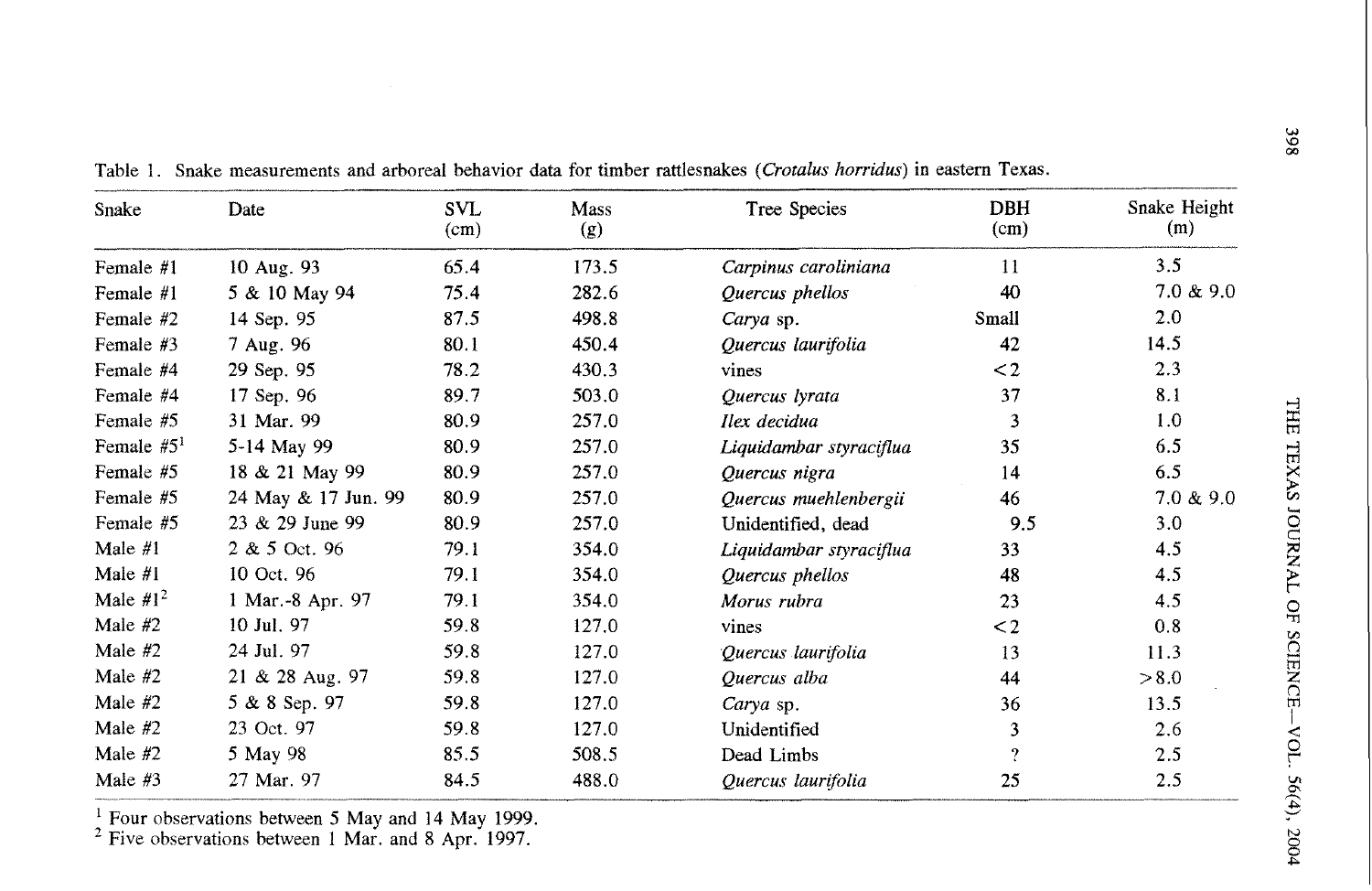#### RUDOLPH ET AL. 399

coiled or variously extended along branches or in forks of trunks or major limbs. No instances were observed where snakes were coiled around supporting limbs or assumed specific postures to maintain stability in arboreal situations.

The arboreal situations occupied by C. horridus varied considerably. Of the minimum 21 distinct climbing events observed, six were situations where snakes were in vine tangles, dead tops of fallen trees, and small saplings or shrubs at heights of 2.6 m or less. In the remaining 15 instances, the snakes were located in substantial trees (9.5 - 48 cm DBH) at heights  $>2.5$  m, often much greater. Vines, smaller diameter trees with low branches, loose bark and leaning trunks potentiaIIy facilitated the climbing in six of these instances. However, in the remaining nine instances the snakes were located in canopy or subcanopy trees (14 - 48 cm DBH) at heights of  $4.5 - 14.5$  m without obvious characteristics that would facilitate climbing. In the most extreme case, a C. *horridus* was located at a height of 14.5 m at the first major fork of a laurel oak (*Quercus phellos*). The trunk was vertical, with a clear bole, and no vines to facilitate climbing. Access to this site was limited to climbing the vertical trunk or via the canopies of adjacent trees.

Climbing trials with C. horridus < 90 cm SVL demonstrated limited climbing ability compared to other species (Elaphe sp., Masticophis  $fla$ gellum) that typically exhibit arboreal behavior. In cases where smaller branches were available C. *horridus* were able to maneuver slowly along horizontal or inclined branches, bridge between branches, and coil around branches to maintain a stable hold. However, it was not possible to elicit climbing of vertical, or nearly vertical, branches of any diameter, or boles of trees. Throughout these trials snakes gave the impression of awkwardness and hesitancy.

Eighteen laboratory trials were conducted in which birds (Molothrus ater) were presented to *C.* horridus of various sizes (range 75 - 104 cm SVL), and subsequent prey capture occurred. In all instances following the initial strike, the snakes maintained a hold on the bird until death of the bird. Time until apparent death of the cowbirds ranged from 54-364 sec with a mean of 188 see. Feathers appeared to present a substantial impediment to fang penetration, and in several instances the snakes were observed to manipulate the cowbird between their jaws without releasing the bird, often for several min, until they were able to penetrate the feathers with a fang. Smaller snakes that did not immediately achieve an effective bite often had the anterior portion of their body moved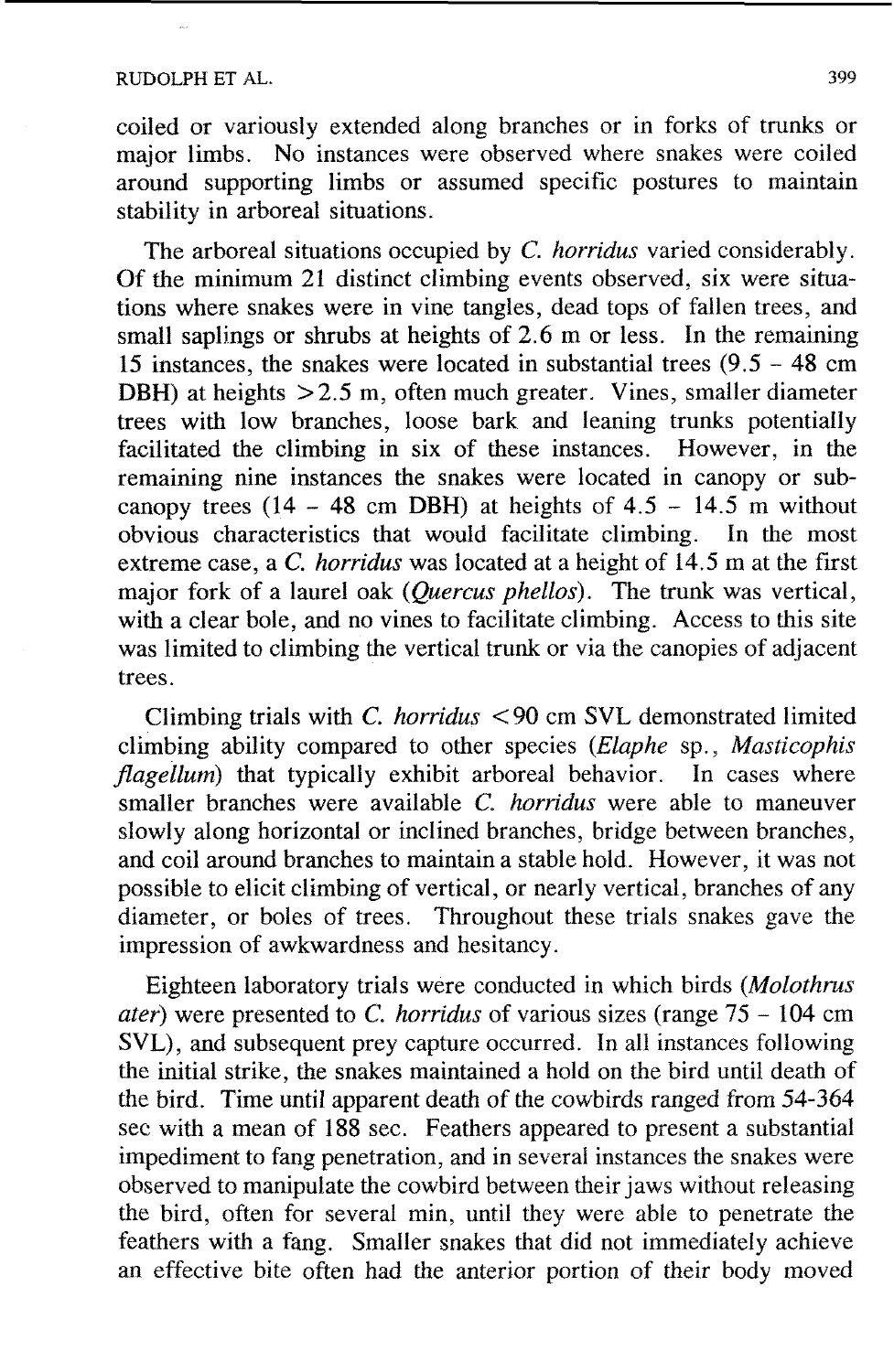around the cage by the struggles of the cowbirds. The overall behavior of the snakes striking birds was distinctly different from observations of these same snakes preying on a variety of mammalian species where prey was struck and immediately released.

#### **DISCUSSION**

Previously published accounts (Saenz et al. 1996; Coupe 2001; Fogel et al. 2002) and included references and communications, Sealy 2002; Sajdak & Bartz 2004; Bartz & Sajdak 2004) suggest that C. horridus consistently exhibits arboreal behavior and vindicates portions of Audubon's early observations. However, much remains to be learned about arboreal behavior in C. *horridus*, including prevalence, ontogenetic variation, geographic variation and motivation.

Size appears to limit arboreal behavior in C. horridus. Published accounts (Saenz et al. 1996; Coupe 2001; Fogel et al. 2002; Sajdak & Bartz 2004; Bartz & Sajdak 2994; this study) report only five individuals > 90 cm SVL demonstrating arboreal behavior: two individuals (99.5 and 112.5 cm SVL) reported by Coupe (2001) without specific details, two individuals (100.5 and 98.0 cm SVL) reported by Bartz & Sajdak (2004) engaged in courtship approximately I m above the ground, and the adult male individual reported in this study at modest heights after being forced from its hibernaculum by rising water. The relationship between size and arboreal behavior has not been reported previously, with the exception of Saenz et al. (1996) preliminary report of this study, presumably due to the relatively small adult size of the more northern populations involved in most previous reports.

This study documents more extensive arboreal behavior by C. horridus, at least sub-adults, than previously reported (Coupe 2001; Fogel et al. 2002; Sajdak & Bartz 2004; Bartz & Sajdak 2004). Although Klauber (1972) characterized C. *horridus* as "among the more persistent climbers,'? arboreal behavior has been described as uncommon (Fogel et al. 2002), and characterized as frequent, rare, numerous instances, rarely observed (communications in Coupe 2001) without specific details. Only Coupe (2001) provides more specific data, stating that C. horridus were observed in arboreal situations during 13.2% of relocations; however, this figure is based on the subset of individuals observed in such situations at least once. In this study sub-adults were located in arboreal situations during 16.1 % of relocations, and restricting the data to only those individuals observed in arboreal situations at least once (comparable to Coupe's 2001 data) raises this figure to 17.9%.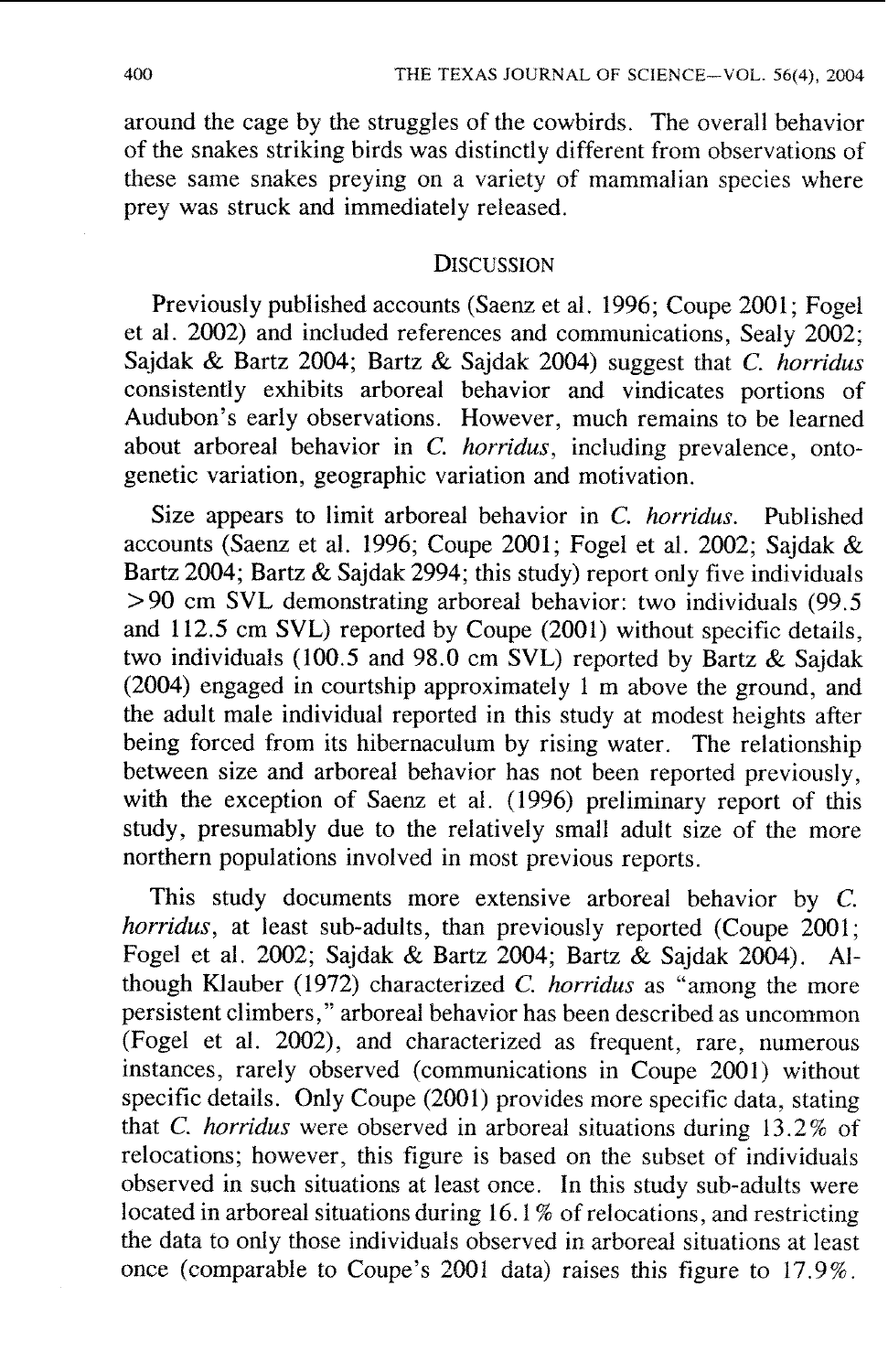### RUDOLPH ET AL. 401

Obviously, these data are not directly comparable, primarily because **C.**  *horridus* in the more northern populations rarely reach body lengths at which arboreal behavior becomes extremely rare in eastern Texas.

This study, including the preliminary observations reported by Saenz et al. (1996), is the first to report arboreal activity at substantial heights. Most previous reports are of individuals located at modest heights of 3 **rn** or less, with a maximum of 5 m (Coupe 2001; Fogel et al. 2002; Sajdak & Bartz 2004). In eastern Texas the mean height of arboreal locations was 5.9 m with a maximum of 14.5 m, considerably higher than previously reported for this species. Sub-adult C. *horridus* were regularly located in the lower portions of tree canopies.

Arboreal behavior in *C. horridus* in eastern Texas appears to be more frequent and involve greater heights than is the case in more northern populations. It is important to realize, however, that this comparison is based on sub-adult individuals in eastern Texas, individuals comparable in size to most adults in more northern populations. These comparisons suggest that arboreal behavior is more prevalent in the more southern portions of the range of *C. horridus*. Additional data from a wider geographic range would be desirable.

Coupe (2001) suggested that arboreal behavior might be more prevalent among females. In eastern Texas, males were more frequently observed in arboreal situations based on percent of observations. Overall, currently available data do not demonstrate a consistent difference in arboreal behavior between females and males.

The motivation leading to arboreal behavior in C. *horridus* has elicited considerable speculation but little insight. Of the 23 individuals involved in a minimum of 41 separate climbs and observed on a total of 107 separate days reported in Coupe  $(2001)$ , Fogel et al.  $(2002)$ , Sealy (2002), Sajdak & Bartz (2004), Bartz & Sajdak (2004), and this study, two were associated with flood waters, three with ecdysis, one with basking by a gravid female, and four (2 pairs) with courtship. All of these observations were of individuals at heights  $\lt 5$  m, generally  $\lt 3$ m. Attaining a preferred thermal regime (basking) could conceivably be associated with several of the above observations and unrecognized in others. However, in Texas obvious basking behavior is rare. Individuals are generally exposed on the forest floor but do not seek open areas, track sun flecks, or show other behaviors that could be associated with basking. Even gravid females, which typically seek heavy cover (hollow logs, debris piles), do not need to bask given the relatively high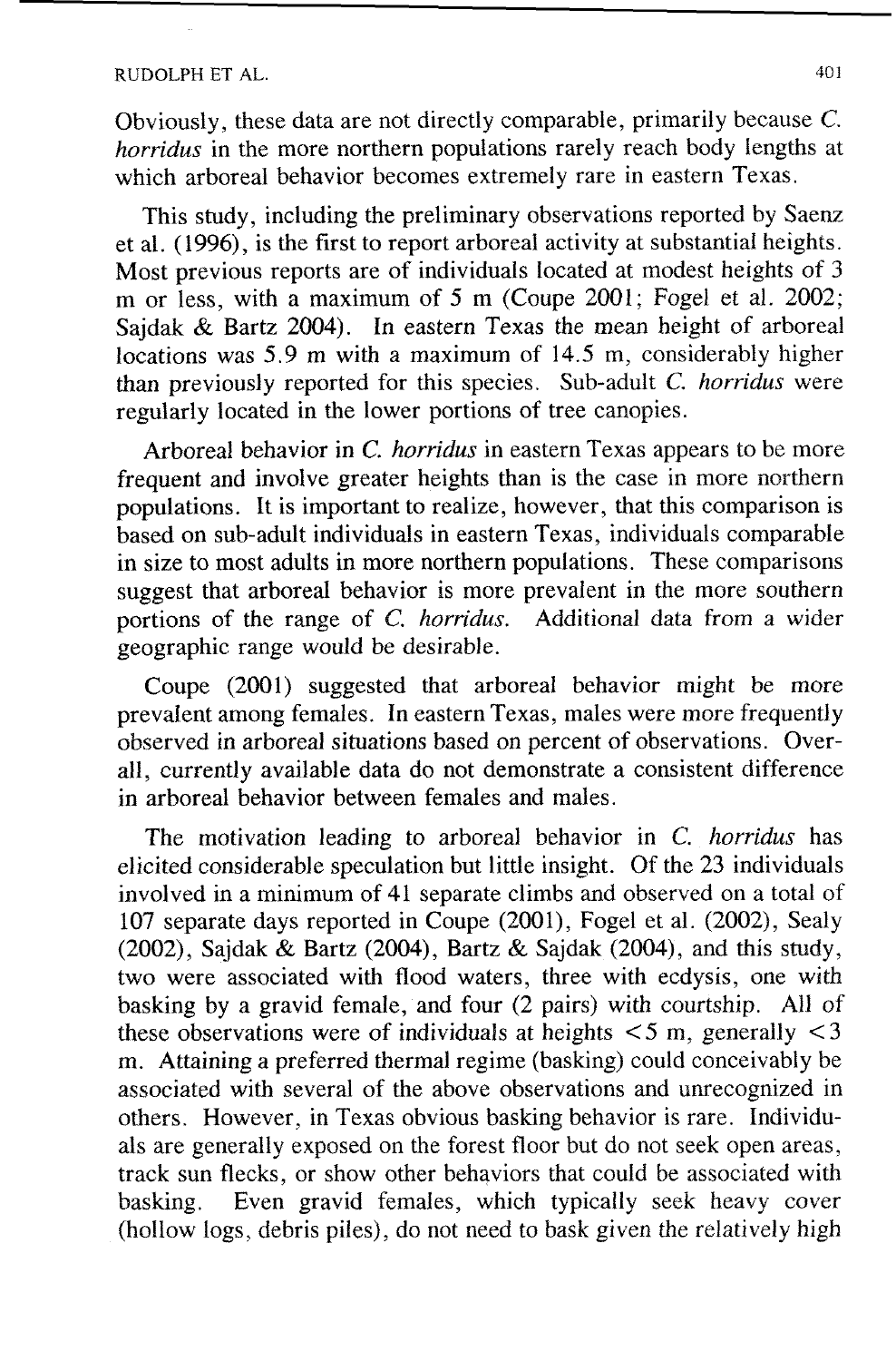average temperatures in the region. Consequently, basking and othe; activities noted above can only account for a minority of tht observations, and do not appear to be involved in the observations a more extreme heights. These considerations may not even represent tht primary motivation that led to the initial climbing activity in all cases.

Avoidance of terrestrial predators is potentially a factor leading tc arboreal behavior. If restricted to periods when active foraging is no1 occurring (ecdysis, post-feeding periods after mobility is regained) benefits might result. However, data or observations that support this hypothesis are not available.

Arboreal foraging is a possibility mentioned by Klauber (1972), Saenz et al. (1996), Fogel et al. (2002), and Coupe (2001). Arboreal foraging was verified in one instance (Sajdak & Bartz 2004) when a was observed capturing a Yellow-bellied Sapsucker (Sphyrapicus varius) at a height of 4.5-6 m. Verification of arboreal foraging behavior is difficult because definitive foraging postures in arboreal situations, analogous to those described in terrestrial situations (Reinert et al. 1984), have not been recognized. Crotalus horridus preys primarily on endotherms (Clark 2001). Consequently, potential prey available in arboreal situations in Texas are restricted to numerous species of birds, southern flying squirrels (Glaucomys volans), squirrels (Sciurus sp.) and a limited variety of other small mammals. In a recent compilation of the prey of C. horridus, Clark (2001) reported that approximately 7% of recorded prey items were birds, although a substantial number of those identified to species were primarily terrestrial. Squirrels of the genus Sciurus, the primary prey of adult  $\dot{C}$ . *horridus* in eastern Texas are often abundant in arboreal situations. However Sciurus sp., and in many cases even G. volans, are too large for C. *horridus*, of the sizes that typically climb, to handle.

Birds would seem to be the most likely prey of *C.* horridus in arboreal situations. Climbing and predation on birds has been observed in other pitvipers. The shedao pitviper (Gloydius shedaoensis) in China, a relatively thick-bodied pitviper where adults average 60-70 cm SVL, actively climbs trees and shrubs and ambushes birds primarily during periods of avian migration (Shine et al. 2002). Striking and holding avian prey, presumably a secondarily acquired trait in Crotalids that prey regularly on mammals (Martins et al. 2002; Stiles et al. 2002), may increase the efficiency of predation on birds. Striking and holding onto avian prey was the strategy used in the report of Sajdak & Bartz (2004), even during a minimum vertical fall of **3** m to a lower branch. Mam-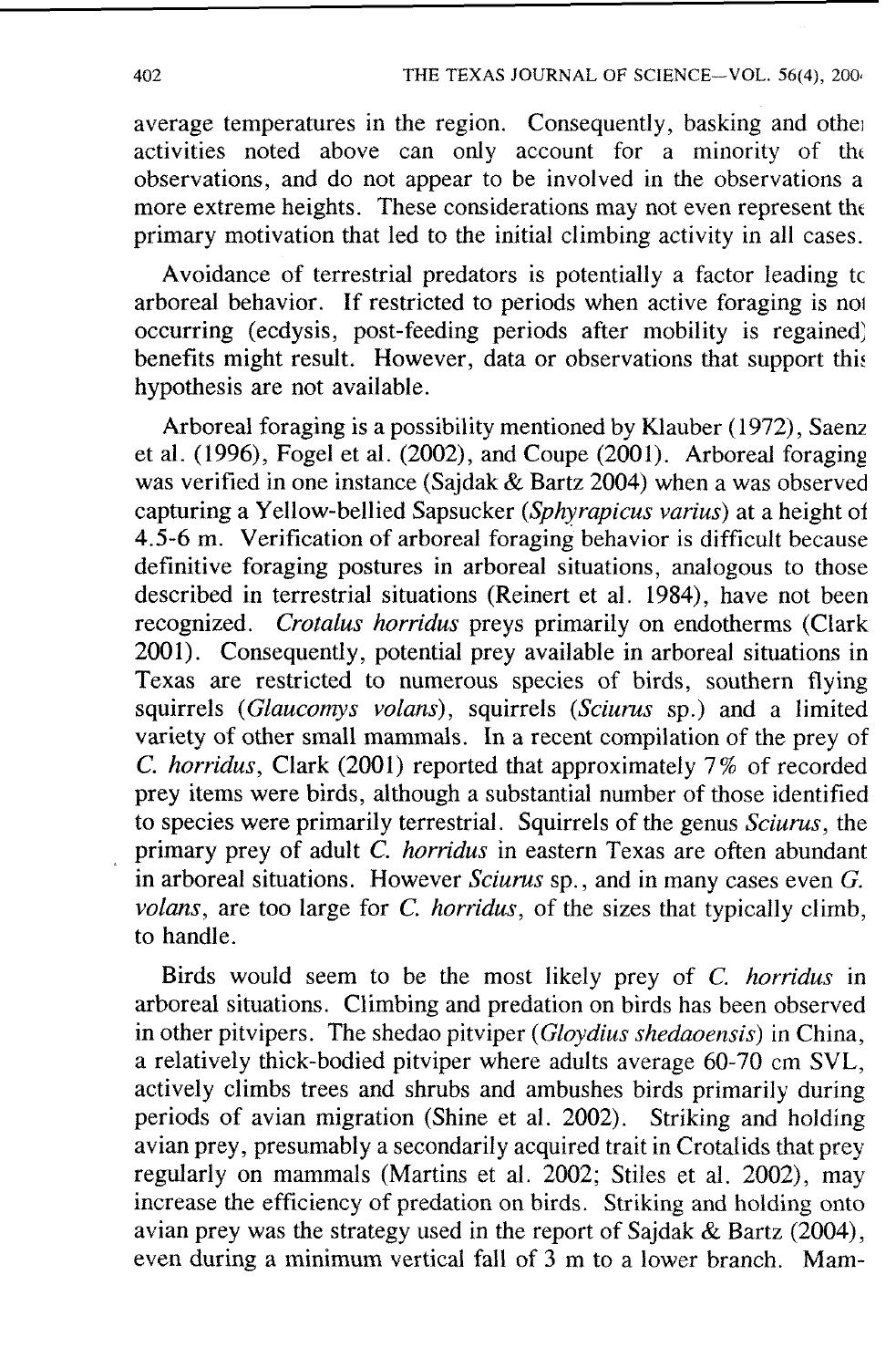#### RUDOLPH ET AL. 403

malian prey that is potentially more dangerous to *C. horridus* is typically released immediately after striking (Chiszar et al. 1982; Stiles et al. 2002). Strike and release would present significant difficulties in trailing prey that could fly, even for short distances, and would presumably be extremely difficult from arboreal situations (Martins et al. 2002). Observations of prey taxa, that present little potential danger or are potentially difficult to trail or handle, that various Crotalids strike and hold include scorpions, fishes, frogs, lizards and birds (Parker & Stotz 1977; Rubio 1998; Hayes & Duvall 1991; Reiserer 2002; Stiles et al. 2002).

The limited climbing abilities of *C. horridus* may limit the possibilities of arboreal foraging to smaller snakes. The apparent lack of behaviors such as coiling around limbs for support, or specialized support postures used by other heavy bodied arboreal species would appear to limit the ability of *C. horridus* to capture and handle prey items in arboreal situations. The report by Sajdak & Bartz (2004) of the *C. horridus* falling to a lower branch during prey capture supports this view. Despite these limitations, foraging remains the most likely general explanation for arboreal behavior in *C. horridus.* 

#### **ACKNOWLEDGMENTS**

We thank J. A. Matos, L. McBrayer, R. E. Thill, B. Parresol and R. R. Fleet for constructive comments and suggestions on an early draft of this manuscript. S. J. Burgdorf was a primary contributor to all aspects of this research, and J. G. Dickson was intimately involved during the early years of this study. M. Duran, T. Trees and **J.** C. Tull provided invaluable field assistance. The U. S. Fish and Wildlife Service and Texas Parks and Wildlife Department provided the necessary permits. We also thank J. Mast and the members of the Loco Bayou Hunt Club for access to study sites. The mention of trade names does not constitute endorsement by the U. S. Department of Agriculture.

#### **LITERATURE CITED**

- Bartz, A. D. & R. A. Sajdak. 2004. *Crotalus horridus* (timber rattlesnake). Arboreality, courtship. Herpetol. Rev., **35:61.**
- Chiszar, D., *C.* Andren, *G.* Nilson, B. O'Connell, J. S. Mestas, Jr., H. M. Smith & C. W.Radcliffe. 1982. Strike-induced chemosensory searching in old world vipers and new world pit vipers. Anim. Learn. Behavior, 10(2): 121- 125.
- Clark, R. W. 2001. Diet of the timber rattlesnake, *Crotalus horridus*. J. Herpetol., 36(3):494-499.

Coupe, B. 2001. Arboreal behavior in timber rattlesnakes *(Crotalus horridus).* Herpetol.